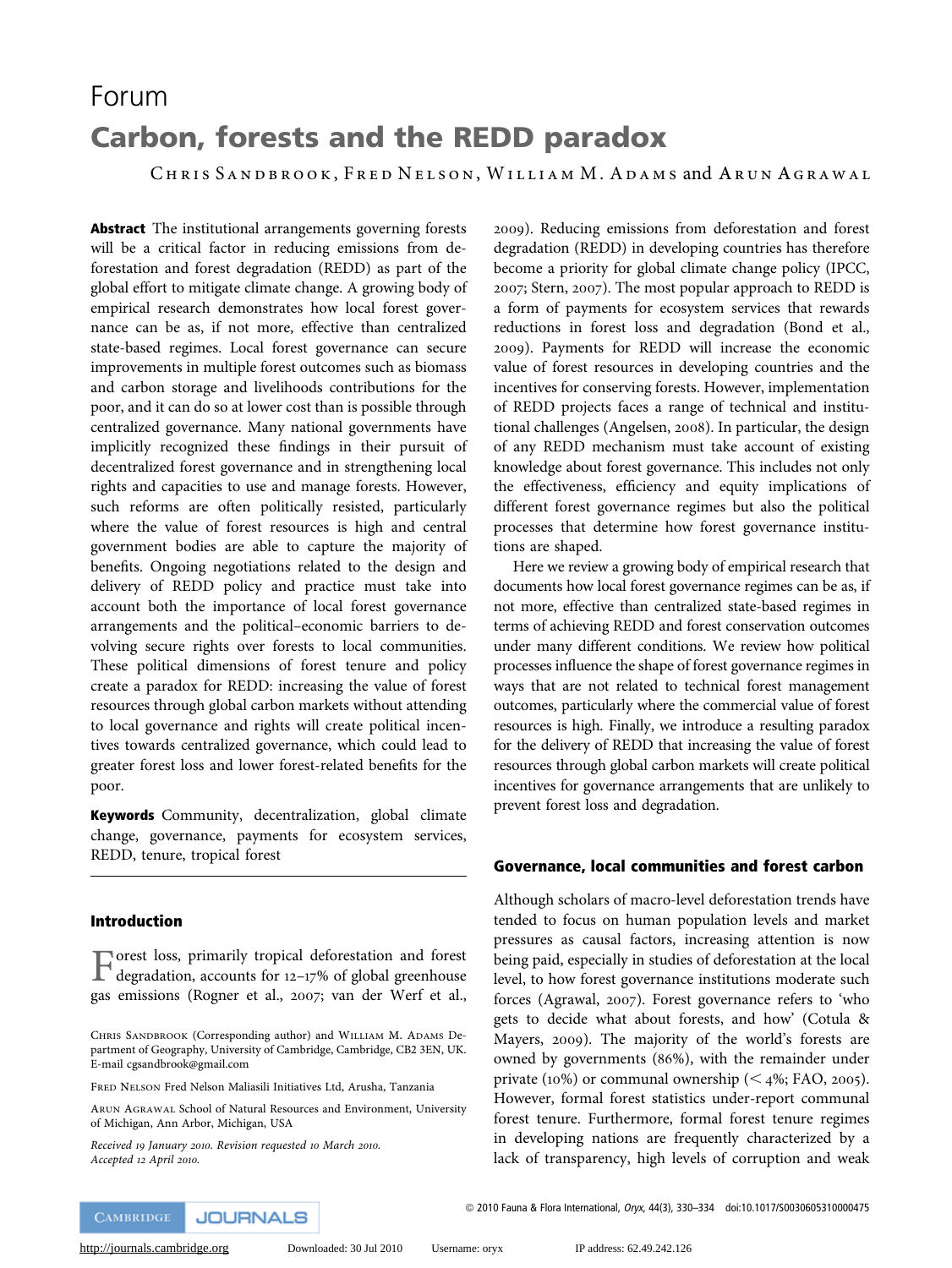enforcement. As a result, large areas of forest are effectively under complex informal tenure arrangements, distinct from customary tenure regimes (Bond et al., 2009; Cotula & Mayers, 2009). In total, according to recently compiled figures, nearly 27% of all tropical forests are under various customary and communal tenure arrangements, and there has been an increasing trend towards decentralized forest governance in the tropics, where local communities and forest users now govern close to an additional 200 million ha of forests compared to the 1980s (Sunderlin et al., 2007; Agrawal et al., 2008).

A large body of theoretical and empirical research has examined the governance conditions conducive to sustainable management of communally held natural resources (Dietz et al., 2003; Ostrom & Nagendra, 2006; Ostrom, 2009). This body of work highlights the importance of clear definition of user rights and responsibilities, participation by those who use and depend on forest resources, downward and horizontal accountability of decision makers and monitoring of forest management outcomes, stronger enforcement of property rights and governance arrangements, and high investments in institutional capacities locally, regionally and nationally (Agrawal et al., 2008; Ostrom, 2009).

Numerous national case studies of forest management across a diverse range of socio-economic and ecological conditions provide evidence of forest recoveries or conservation linked to relatively secure local rights to use and manage forests. Mexico provides a large-scale example of sustainable local forest management regimes, with as much as 80% of the country's total forest area under communal local ownership (Bray et al., 2003, 2005). Significant amounts of reforestation in Nepal's middle hills and Terai plains are attributed to the role of the country's communal forestry programme, with local forest regimes (either leasehold or communal) associated with forest recoveries whereas centralized government forests have continued to deteriorate (Nagendra, 2007). In Tanzania, which possesses one of sub-Saharan Africa's most advanced participatory forest management programmes, Blomley et al. (2008) synthesize data from a series of comparative analyses of locally managed or co-managed forests and open access or government-managed forests. They conclude that

All three of our case studies indicate that participatory forest management appears to be contributing to sustainable forest management ... This contrasts with measurements taken on land administered solely by government agencies with no community involvement, or on village land under open access arrangements, where forest condition is typically declining.

Additional important recent local or national case studies on the role of local collective forest governance regimes in preventing deforestation include studies from

India, Brazil and Madagascar. Somanathan et al. (2009) analyse remotely sensed data to conclude that for forests in the Central Himalayas, management by village councils 'costs an order of magnitude less per unit area, and does no worse, and possibly better at conservation than state management'. Nepstad et al. (2006) use remote sensing data to evaluate the impact of Brazilian indigenous community lands in preventing deforestation and fires along frontiers of land-use change and colonization and find that 'indigenous lands ... are currently the most important barrier to Amazon deforestation'. In Madagascar's tropical dry forests, Elmqvist et al. (2007) analyse changes in forest cover during 1984–2000 in four different locales. They find that the 'largest forest reduction in our surveyed area occurred in an area with distinctly insecure property rights and an open access situation', whereas a locale with recovering forest cover (Androy) was associated with effective local rules regulating forest use.

These and other local and national case studies highlight the importance of local rules and property rights in sustaining and recovering forests and are being complemented by more sophisticated comparative analyses across large numbers of forests in diverse settings. The International Forestry Resources and Institutions (IFRI) programme was initiated in 1992 and now includes data from 250 forests in 14 countries, using a variety of measures for forest condition, forest uses and institutional arrangements governing forests (Wollenberg et al., 2007). This growing database, built on a common set of 10 data collection instruments used for all studied cases, allows statistical analysis of variables associated with forest condition, and wider generalizations about links between people, forests and institutions than localized case studies. For example, Chhatre & Agrawal (2008) analysed data collected from 152 forests in nine different countries and showed that forest degradation is inversely related to strong local collective action and enforcement of rules governing forest use. Hayes (2006) compared forest condition across 152 forests in 13 countries and found no significant difference in forest condition between formally protected areas and locally managed forests but highlighted the importance of locally devised rules in determining the condition of forests. Ostrom & Nagendra (2006) used both IFRI studies and laboratory and field data to suggest that 'community management, under direct ownership, government concessions, or other long-term co-management arrangements, has the capacity to be as effective or, under certain conditions, more effective than public, strictly protected areas'.

This growing body of knowledge on forest governance is important in relation to efforts under REDD to invest in actions that reverse deforestation, which is often driven by weak forest governance and property rights arrangements (Cotula & Mayers, 2009). Chhatre & Agrawal (2009) extended the IFRI analysis of links between forest condition

[http://journals.cambridge.org](http://www.journals.cambridge.org) Downloaded: 30 Jul 2010 Username: oryx IP address: 62.49.242.126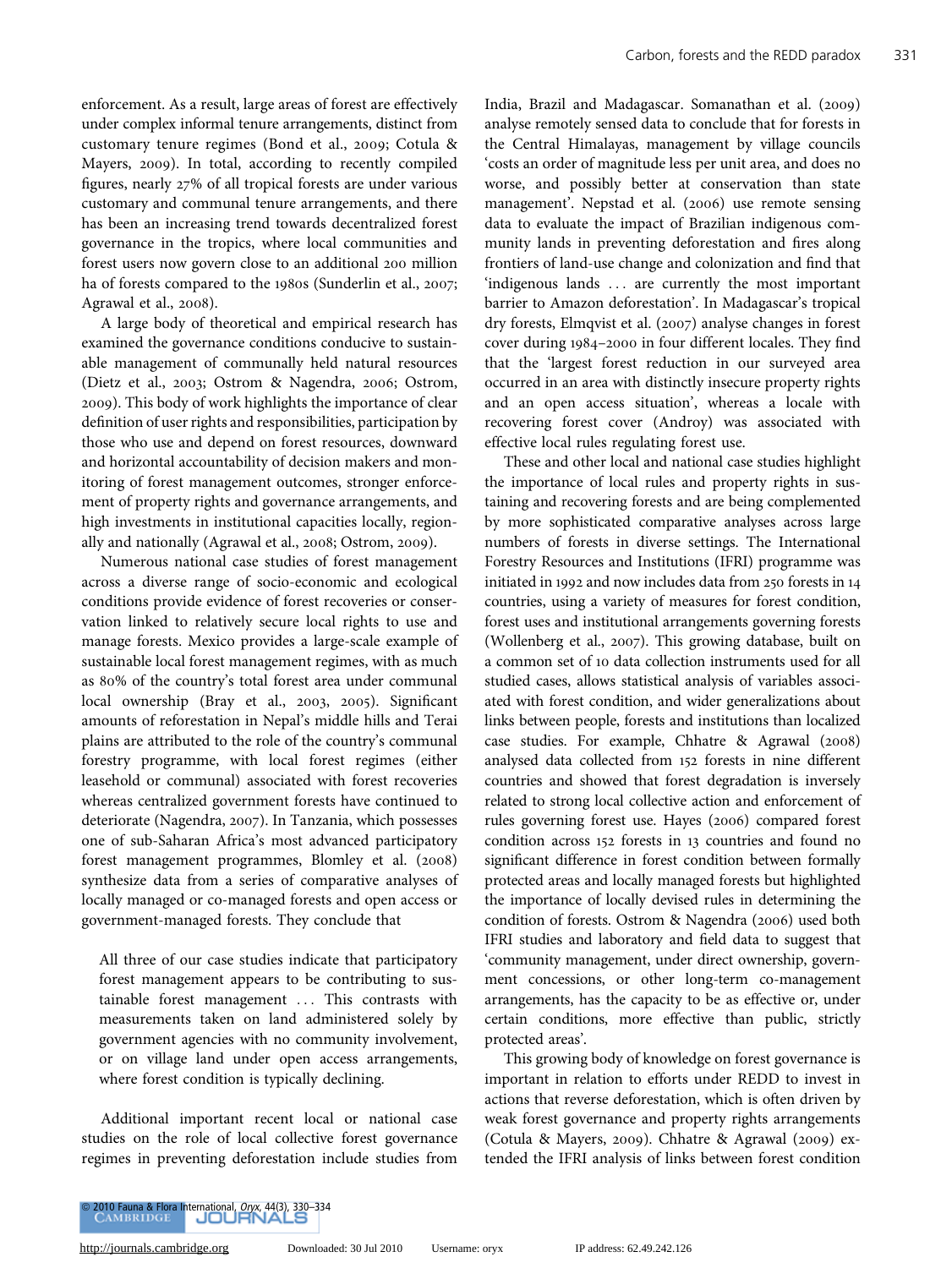and governance regimes to explicit consideration of carbon sequestration, using data from 80 countries in Africa, Asia and Latin America. This analysis demonstrated that 'larger forest size and greater rule-making autonomy at the local level are associated with high carbon storage and livelihood benefits ... We argue that local communities restrict their consumption of forest products when they own forest commons, thereby increasing carbon storage'.

### The politics of forest governance reform

Many of the case studies described above are drawn from countries where institutional reforms have taken place that grant local groups of people collective rights over forests. Such reforms have diverse origins, ranging from the communal land tenure reforms in Mexico, rooted in that country's early-20th-century agrarian revolution, to Tanzania's village governance framework, which is rooted in the socialist development policies of the 1970s. Although there are a growing number of cases where local rights to make and enforce rules governing forests are associated with forest recoveries or sustainable use, it is also increasingly apparent that governance reforms involving devolved property rights to natural resources such as forests are often undermined by political resistance (Ribot et al., 2006). Strengthening local rights to manage and benefit from economically valuable natural resources such as forests can change power relations between local citizens and the state. Central governments may resist such changes, particularly where existing political relationships are undemocratic and public authority is maintained through various forms of social coercion. As a result, central governments tend to resist actual devolution of control over forests, even while often rhetorically espousing local participation (Ribot, 2006; Ribot et al., 2006; Tacconi, 2007). Forest governance reforms that support local management rights and authority are therefore not simply an issue of technical policy design but are closely tied to the politics of citizenship and accountability.

Forest governance reforms consequently involve struggles over access to benefits from natural resources. The outcomes of these processes depend on power relations both within and between local communities, powerful bodies within government, government organizations themselves and the private sector. Outcomes are affected by the freedom of local people to claim and defend their rights and privileges within an enforceable legal framework. Where local forest governance regimes have been enabled by institutional reforms it is often because local groups and their allies have been able to force changes within the context of broader social struggles over democracy. Examples of such reforms include the recognition of indigenous land and resource rights in Brazil, which were linked to social movements during the 1970s and 1980s, and the more recent Indian Forest Rights Act of 2006 that was the product of campaigning by a diverse coalition of local tribal groups and civic activists for recognition of long-withheld indigenous rights (Springate-Baginski et al., 2008).

The economic value or 'rents' that can be derived from the exploitation of forest resources create strong incentives for central policymakers and governing elites to retain control over those resources and to subvert local rights and claims (Ribot, 2004; Roe et al., 2009). This may be particularly pronounced where the macro-political context is characterized by high levels of corruption, which means that public officials are able to capture and control resource rents privately (Oyono, 2004; Nelson & Agrawal, 2008). Forest governance reforms that devolve authority may be more likely and more effective where the macro-political context is characterized by relatively stronger rule of law and governance institutions and where the resource in question is of relatively low value (Ribot, 2004; Nelson & Agrawal, 2008).

### The REDD paradox

Considering the evidence presented above it is clear that REDD schemes face a basic paradox. Revenues from REDD are intended to increase the value of standing forest. However, this will tend to increase the political incentives for central government bureaucracies to retain or re-centralize control over forests and the trade in carbon offsets. REDD payments are thus likely to create incentives for forest managers to return to past centralized models of forest conservation (Griffiths, 2007; Campbell et al., 2008) and potentially partner with private sector bodies in search for international financial support for enhanced carbon storage. Such governance arrangements have often been ineffective at sustaining forests, particularly where central states are weak (Campbell et al., 2008). REDD may therefore create political–economic incentives that undermine its operational objectives and theoretical principles.

In governance contexts characterized by weak rule of law and low levels of public accountability, REDD payments are likely to increase corruption and elite capture around forest governance institutions and forest product harvests. These processes will be particularly salient in regions such as the Congo Basin that have low levels of government accountability and weak rule of law compared even to other developing regions. In such contexts, REDD payments, without intensive efforts to create robust governance institutions and empower local forest users and resident communities, will probably have negative implications for forest condition and carbon emissions (Brown et al., 2008; Campbell et al., 2008; Peskett et al., 2008; Bond et al., 2009; Cotula & Mayers, 2009) as well as for local livelihoods. Attempts to sustain forest cover through REDD may undermine decentralized governance associated with effective carbon storage (as well as provision of local livelihood benefits).

© 2010 Fauna & Flora International, Oryx, 44(3), 330-334

**CAMBRIDGE JOURNALS**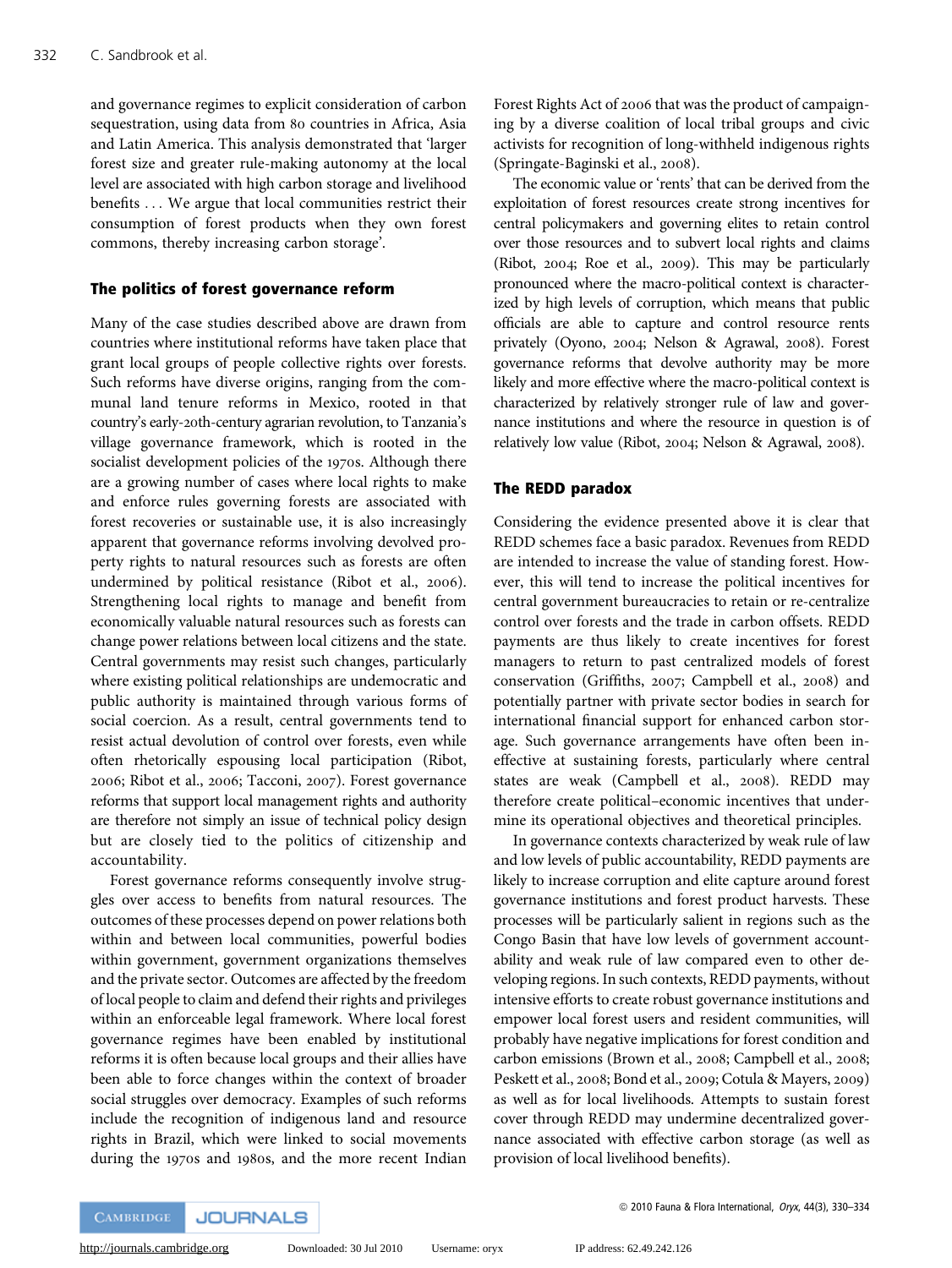Resolving this paradox rooted in the politics of REDD payments is a central challenge to effective global forest governance mechanisms that seek to meet climate change mitigation objectives. One approach is to make payments conditional on proven delivery of REDD, forcing government and private sector bodies to work with those capable of delivering effective stewardship over forest resources (Brown et al., 2008). However, this 'payment on delivery' approach could exclude small-scale bodies who lack the start-up capital needed to achieve REDD and reduce incentives for more 'pro-poor' REDD interventions (Peskett et al., 2008). An alternative approach would be to introduce forest governance criteria such as locally secured tenure rights and enforcement arrangements over land and trees that must be met before REDD payments are made (Griffiths, 2007; Wunder, 2008; Bond et al., 2009). These steps may increase the likelihood of success where appropriate conditions exist or can be introduced but would exclude substantial tracts of forest in high-deforestation countries with very poor governance conditions, thereby reducing the scope of REDD payments to contribute to climate change mitigation. These approaches should be complemented by providing global financial and technical support for improvements in forest governance institutions and incentives for local monitoring and reporting of REDD outcomes. Such key elements of REDD project design will lay stronger institutional foundations for REDD, thereby securing better forest governance as an additional product of lower terrestrial emissions. Such investments should focus on building the capacity of local communities to demand accountability in forest governance processes, third party forest monitoring, and support to civil society networks.

Tackling the causes of anthropogenic climate change is of overwhelming importance and requires urgent action. Introducing an international mechanism for REDD payments that recognizes the need for improvements in forest governance and addresses existing governance deficits in tropical forests has the potential to help achieve mitigation objectives and at the same time enhance forest conservation and improve livelihood benefits for poor forest residents.

### Acknowledgements

The authors thank the late Ivan Bond and two anonymous reviewers for helpful comments on an earlier version of this article. We gratefully acknowledge the support to CS of the Economic and Social Research Council grant PTA-026-27- 1787.

#### References

A GRAWAL, A. (2007) Forests, governance, and sustainability: common property theory and its contributions. International Journal of the Commons, 1, 111–136.

- AGRAWAL, A., CHHATRE, A. & HARDIN, R. (2008) Changing governance of the world's forests. Science, 320, 1460–1462.
- ANGELSEN, A. (ed.) (2008) Moving Ahead with REDD: Issues, Options and Implications. Center for International Forestry Research, Bogor, Indonesia.
- BLOMLEY, T., PFLIEGNER, K., ISANGO, J., ZAHABU, E., AHRENDS, A. & BURGESS, N. (2008) Seeing the wood for the trees: towards an objective assessment of the impact of participatory forest management on forest condition in Tanzania. Oryx, 42, 380–391.
- BOND, I., GRIEG-GRAN, M., WERTZ-KANOUNNIKOFF, S., HAZLEWOOD, P., WUNDER, S. & ANGELSEN, A. (2009) Incentives to Sustain Forest Ecosystem Services: A Review and Lessons for REDD. International Institute for Environment and Development, London, UK.
- BRAY, D.B., MERINO-PEREZ, L. & BARRY, D. (2005) The Community Forests of Mexico: Managing for Sustainable Landscapes. University of Texas Press, Austin, USA.
- BRAY, D.B., MERINO-PEREZ, L., NEGREROS-CASTILLO, P., S EGURA-WARNHOLTZ, G., T ORRES -R OJO, J.M. & VESTER, H.F.M. (2003) Mexico's community-managed forests as a global model for sustainable landscapes. Conservation Biology, 17, 672–677.
- BROWN, D., SEYMOUR, F. & PESKETT, L. (2008) How do we achieve REDD co-benefits & avoid doing harm? In Moving Ahead with REDD: Issues, Options and Implications (ed. A. Angelsen), pp. 107–118. CIFOR, Bogor, Indonesia.
- CAMPBELL, A., CLARK, S., COAD, L., MILES, L., BOLT, K. & ROE, D. (2008) Protecting the future: carbon, forests, protected areas and local livelihoods. Biodiversity, 9, 117–122.
- CHHATRE, A. & AGRAWAL, A. (2008) Forest commons and local enforcement. Proceedings of the National Academy of Sciences of the USA, 105, 13286–13291.
- CHHATRE, A. & AGRAWAL, A. (2009) Trade-offs and synergies between carbon storage and livelihood benefits from forest commons. Proceedings of the National Academy of Sciences of the USA, 106, 17667–17670.
- C OTULA, L. & MAYERS , J. (2009) Tenure in REDD—Start-Point or Afterthought? International Institute for Environment and Development, London, UK.
- DIETZ, T., OSTROM, E. & STERN, P.C. (2003) The struggle to govern the commons. Science, 302, 1907–1912.
- ELMQVIST, T., PYYKONEN, M., TENGO, M., RAKOTONDRASOA, F., RABAKONANDRIANINA, E. & RADIMILAHY, C. (2007) Patterns of loss and regeneration of tropical dry forest in Madagascar: the social institutional context. PLoS One, 2, e402.
- FAO (FOOD AND AGRICULTURE ORGANIZATION) (2005) Global Forest Resources Assessment 2005: Progress Towards Sustainable Forest Management. FAO, Rome, Italy.
- GRIFFITHS, T. (2007) Seeing 'REDD'? Forests, Climate Change Mitigation and the Rights of Indigenous Peoples and Local Communities. Forest Peoples Programme, Moreton-in-Marsh, UK.
- HAYES, T.M. (2006) Parks, people, and forest protection: an institutional assessment of the effectiveness of protected areas. World Development, 34, 2064–2075.
- IPCC (INTERGOVERNMENTAL PANEL ON CLIMATE CHANGE) (2007) Climate Change 2007: Climate Change Impacts, Adaptation and Vulnerability. Summary for Policymakers. Intergovernmental Panel on Climate Change, Geneva, Switzerland.
- NAGENDRA, H. (2007) Drivers of reforestation in human-dominated forests. Proceedings of the National Academy of Sciences of the USA, 104, 15218–15223.
- NELSON, F. & AGRAWAL, A. (2008) Patronage or participation? Community-based natural resource management reform in sub-Saharan Africa. Development and Change, 39, 557–585.

ª 2010 Fauna & Flora International, Oryx, 44(3), 330–334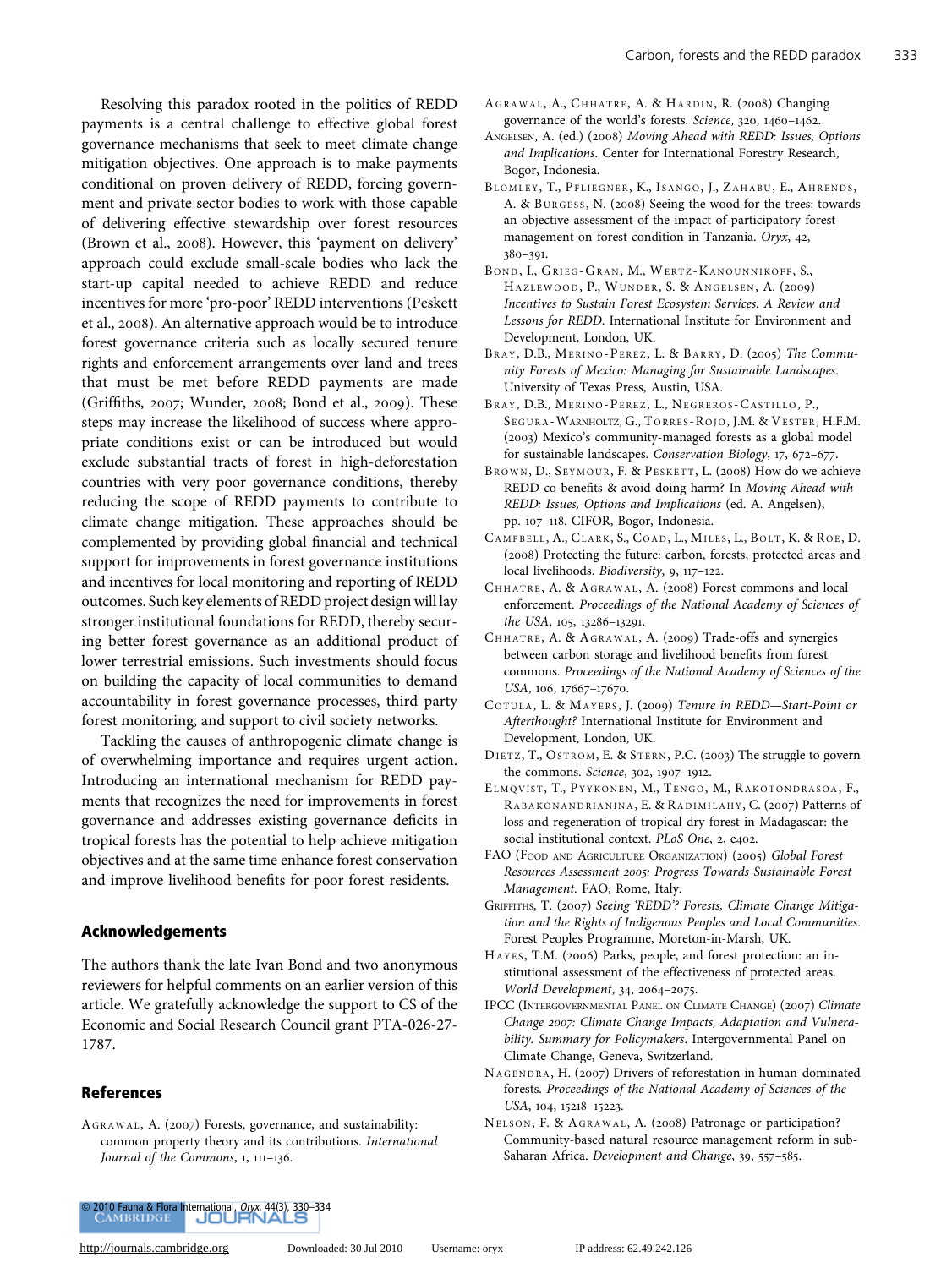NEPSTAD, D., SCHWARTZMAN, S., BAMBERGER, B., SANTILLI, M., RA Y, D., SCHLESINGER, P. et al. (2006) Inhibition of Amazon deforestation and fire by parks and indigenous lands. Conservation Biology, 20, 65–73.

OSTROM, E. (2009) A general framework for analysing sustainability of social-ecological systems. Science, 325, 419–422.

OSTROM, E. & NAGENDRA, H. (2006) Insights on linking forests, trees, and people from the air, on the ground, and in the laboratory. Proceedings of the National Academy of Sciences of the USA, 103, 19224–19231.

OYONO , P.R. (2004) One step forward, two steps back? Paradoxes of natural resources management decentralization in Cameroon. Journal of Modern African Studies, 42, 91–111.

PESKETT, L., HUBERMAN, D., BOWEN-JONES, E., EDWARDS, G. & BROWN, J. (2008) Making REDD Work for the Poor. Report prepared for the Poverty Environment Partnership, London, UK.

RIBOT, J. (2004) Waiting for Democracy: The Politics of Choice in Natural Resource Decentralisation. World Resources Institute, Washington, DC, USA.

RIBOT, J. (2006) Choose democracy: environmentalists' socio-political responsibility. Global Environmental Change, 16, 115–119.

RIBOT, J., AGRAWAL, A. & LARSON, A. (2006) Recentralizing while decentralizing: how national governments reappropriate forest resources. World Development, 34, 1864–1886.

ROE, D., NELSON, F. & SANDBROOK, C. (2009) Community Management of Natural Resources in Africa: Impacts, Experiences and Future Directions. International Institute for Environment and Development, London, UK.

ROGNER, H., ZOU, D., BRADLEY, R., CRABBE, P., EDENHOFER, O., HARE, B. et al. (2007) Introduction. In Climate Change 2007: Mitigation of Climate Change (eds B. Metz, O.R. Davidson, P.R. Bosch, R. Dave & L.A. Meyer), pp. 95–116. Cambridge University Press, Cambridge, UK.

SOMANATHAN, E., PRABHAKAR, R. & MEHTA, B.S. (2009) Decentralization for cost-effective conservation. Proceedings of the National Academy of Sciences of the USA, 106, 4143–4147.

SPRINGATE-BAGINSKI, O., SARIN, M., GHOSH, S., DASGUPTA, P., B OSE , I., BANERJEE , A. et al. (2008) The Indian Forest Rights Act 2006: Commoning Enclosures? Conference paper presented at the 12th Biennial Global Conference of the International Association for the Study of the Commons, Cheltenham, UK. Http://

iasc2008.glos.ac.uk/conference%20papers/papers/S/Springate-Baginski\_233001.pdf [accessed 2 September 2009].

STERN, N. (2007) The Economics of Climate Change: The Stern Review. Cambridge University Press, Cambridge, UK.

SUNDERLIN, W.D., DEWI, S. & PUNTODEWO, A. (2007) Poverty and Forests: Multi-Country Analysis of Spatial Association and Proposed Policy Solutions. Center for International Forestry Research, Bogor, Indonesia.

TACCONI, L. (2007) Decentralization, forests, and livelihoods: theory and narrative. Global Environmental Change, 17, 338–348.

VAN DER WERF, G.R., MORTON, D.C., DEFRIES, R.S., OLIVIER, J.G.J., KASIBHATLA, P.S., JACKSON, R.B. et al. (2009)  $CO<sub>2</sub>$ emissions from forest loss. Nature Geoscience, 2, 737-738.

WOLLENBERG, E., MERINO, L., AGRAWAL, A. & OSTROM, E. (2007) Fourteen years of monitoring community-managed forests: learning from IFRI's experience. International Forestry Review, 9, 670–684.

WUNDER, S. (2008) Payments for environmental services and the poor: concepts and preliminary evidence. Environment and Development Economics, 13, 279–297.

### Biographical sketches

CHRIS SANDBROOK has research interests in conservation, development and tourism and has carried out both field research and applied project work in Uganda. He is currently working as a consultant for the International Institute for Environment and Development on community-based natural resource management and linkages between great ape conservation and poverty reduction in Africa, and on an applied collaborative forest management project in Vietnam. FRED NELSON has worked on community-based natural resource management, ecotourism, and conservation policy in eastern Africa since 1998. During 2000–2005 he served as Tanzania programme director for the Sand County Foundation Community-Based Conservation Network, working with pastoralist communities in northern Tanzania and helping to establish the Tanzania Natural Resource Forum. BILL (WILLIAM) A DAMS has a particular research interest in the history and development of conservation policy. ARUN AGRAWAL's work emphasizes the politics of institutional change and environmental governance, including adaptation to climate change.

**CAMBRIDGE JOURNALS** 

[http://journals.cambridge.org](http://www.journals.cambridge.org) Downloaded: 30 Jul 2010 Username: oryx IP address: 62.49.242.126

© 2010 Fauna & Flora International, Oryx, 44(3), 330-334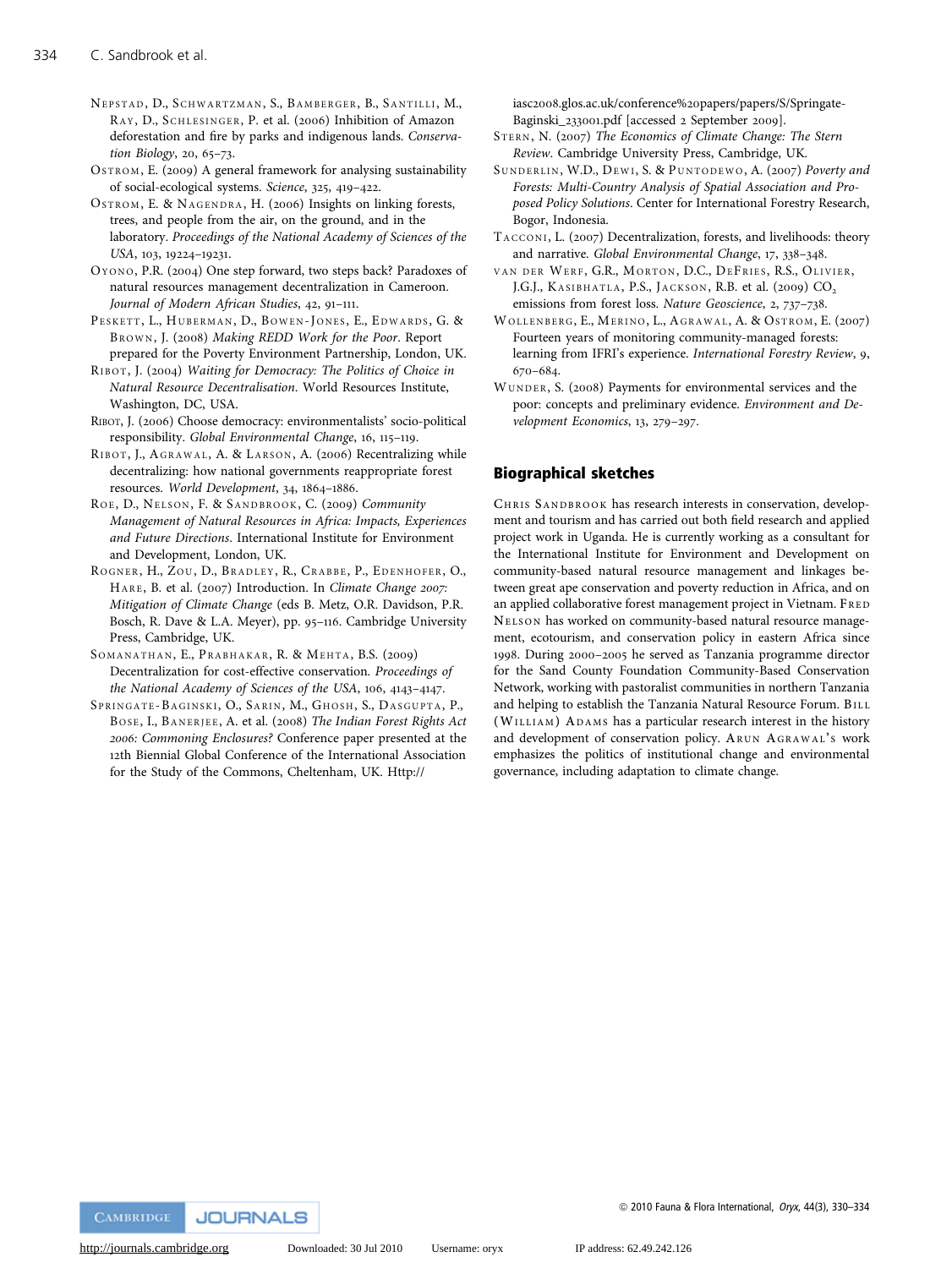### Forum

## Forest decentralization for REDD? A response to Sandbrook et al.

### S ven Wunder

Sandbrook et al. (2010) discuss critical governance issues<br>
around implementation of programmes for reducing emissions from deforestation and forest degradation (REDD). They claim that decentralization has had positive impacts on forest conservation and that REDD will probably reverse that process, with recentralization eventually hurting both people and forests. Here I argue that both causal suppositions are too hasty.

Why should decentralization and devolution lead to improved forest conservation? Because the subsidiarity principle would seemingly also apply to forests: placing responsibility at the least centralized competent level will enable local people to make rational forest management decisions. Nevertheless, where forests are abundant, local people often have a rational self-interest in converting them to other uses. Getting more power eases that task. This is why, for example in the Andes, communities frequently seek permission to divide up their forest commons so they can invest in pasture creation or cropping at their lowest competent level: the private household. Widespread tenure insecurity and poor governance in tropical frontier forests may cause forest degradation through quasi open-access but insecurity will also often impede investments in deforestation. When hard conservation–development tradeoffs prevail decentralization may backfire: it may improve livelihoods but conservation impacts are ambiguous at best (Tacconi, 2007).

What about the empirical evidence? As with several previous studies by decentralization advocates Sandbrook et al. draw much on data from the International Forestry Resources and Institutions network. For instance, Chhatre & Agrawal (2008) scrutinized the prospects for REDD in 80 forest commons in South Asia (56%), East Africa (28%) and Latin America (16%). But this sample does not match well with the location of carbon-dense high deforestation: the expanding agricultural frontiers of Indonesia, Brazil and Central Africa, focus of major REDD efforts, are not represented. Sampling criteria in Ostrom & Nagendra (2006) are less transparent but seemingly similar biases towards established agricultural areas apply.

Resource-use dynamics in agricultural frontiers with extensive forests, typically poorer infrastructure and governance, and weaker institutions and land tenure are bound to be very different from fragmented forests. Ostrom (1999)

SVEN WUNDER Center for International Forestry Research, Rua do Russel, 450/601, CEP 22.210-010, Rio de Janeiro, Brazil. E-mail s.wunder@cgiar.org

showed that communal self-governance is much more likely to succeed when forests are not too big to monitor, not too rich in resources to tempt rent-seekers, forest production is biophysically predictable, previous organizational experience is consolidated, and users share low timediscount rates and inherent forest values. In how many frontier forests with high deforestation rates are these conditions satisfied? I cannot think of many. Often the legitimate communities to whom power is to be devolved may be hard to identify because multiple land claims are overlapping in space and time. Predicating on REDD from samples dominated by forest fragments runs the risk of barking up the wrong trees: not the ones threatened by large-scale deforestation that could make a major contribution to climate mitigation.

Turning to national decentralization cases, my reading of experiences also differs from that of Sandbrook et al.. The notion that decentralization and devolution go along with more conservation is problematic in countries with high deforestation. Sandbrook et al. cite Mexico and Brazil. Mexico, a global showcase of community forestry and land rights, has high deforestation, and communities are prime receivers of payments for ecosystem services to slow down forest conversion (Muñoz-Piña et al., 2008). For Brazil, the quoted Nepstad et al. (2006) study refers to indigenous areas (which are not fully decentralized) and centrally stateadministrated protected areas both doing well. A new study using matching techniques finds that 'implementing [protected areas] in zones under high level of current or future anthropogenic threat offers high pay-offs in reducing carbon emissions' (Soares-Filho et al., 2010). In Brazilian agricultural frontiers decentralization has not reduced deforestation. In a comparative study of eight decentralizing Amazon municipalities Toni & Kaimowitz (2003:374) conclude that 'there is a conflict between (often contradictory) environmental and developmental discourses, and the latter prevails over the former in the decisions of local government' (my translation from Portuguese). Municipal governments are often susceptible to local economic interests in deforestation and thus do not support forest protection efforts. In Indonesia, a prominent absentee on Sandbrook et al.'s list, similar negative decentralization impacts are even stronger, accelerating timber harvesting and oil-palm conversion, driven by local economic rentseeking (Casson & Obidzinski, 2002).

The second key hypothesis in Sandbrook et al. is that REDD will lead to recentralization, which ultimately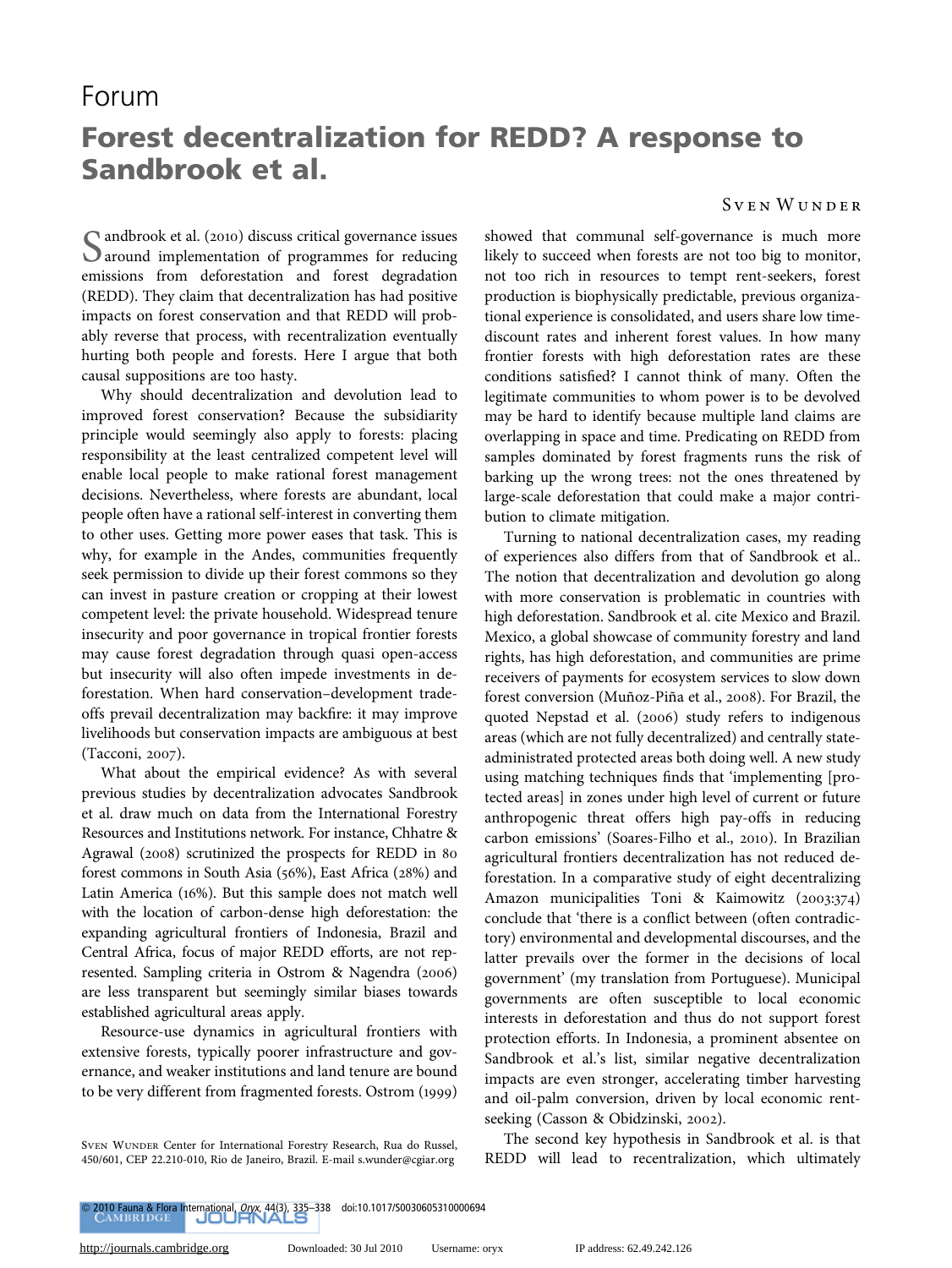jeopardizes both local livelihoods and forests. But how likely is this? Insights from the debate on payments for ecosystem services (a relative of REDD) are illustrative. A global review of 287 schemes (Landell-Mills & Porras, 2002:217) conjectured that such payments may increase power imbalances so that people with weak land rights would increasingly be dispossessed. This widely replicated suspicion links to the so-called Dove hypothesis: high-value resources attract powerful rent-seekers, who will consequently take resource rights away from the poor (Dove, 2003). In practice, however, no Dove hypothesis has applied to payments for ecosystem services: crowding-out has not occurred, probably because per hectare rents are much less than for rich timbers, gold or oil. On the contrary, poor landowners typically consolidate their land-tenure rights by becoming officially recognized providers of payments for ecosystem services. This illustrates that, while precautionary thinking is laudable, fortunately not all the nightmares we can imagine will actually come true.

Correspondingly, one could imagine that REDD will reinforce decentralization and devolution of rights, as states recognize they cannot effectively reduce deforestation by centralization alone. For instance, Brazil will probably use REDD resources both to strengthen central command-andcontrol measures and Amazon land-tenure clarification (the Terra Legal programme), as well as programmes of payments for ecosystem services. Ecuadorian and Peruvian national programmes for such payments could benefit from REDD. Many policy tools are thus available and the political economies in REDD recipient countries are too diverse to predict singular outcomes. Conditionality is the key conceptual safeguard: if inefficient governments waste rents centrally without avoiding deforestation then international REDD transfers must be stopped. Sandbrook et al. believe these payments on proven delivery 'could exclude small-scale bodies who lack the start-up capital needed to achieve REDD'. Yet, many donors are ready to support decentralized REDD pilot projects and 'nested approaches' to REDD are among the most popular. Hence, Sandbrook et al. are correct in pointing to governance reforms as central to REDD's success but their generalized pessimism seems unwarranted.

In summary, decentralization and devolution may have been promising for conservation in some fragmented forest landscapes but in extensive forest–agricultural frontiers, where REDD really matters, they are not. When Sandbrook et al. admit to decentralization's failure to deliver conservation they believe it is because the process was incomplete or erratic. I would rather conclude with Tacconi (2007) that structural obstacles prevail:

... the ideal model of democratic decentralization described in the literature is unlikely to be implemented given the governance constraints in many tropical forest countries. Even if that model could be implemented ... decentralization cannot be expected to necessarily lead to forest conservation.

What does this mean for policy? We can generally view REDD as a principal–agent approach: global carbonmitigation interests (the principal) pay national governments (an intermediary) to use mixes of incentives and disincentives to persuade a subset of local stakeholders (the agent) to deforest less. Nothing should make us expect that maximizing local agents' rights per se would generally be conducive to the principal's environmental objective. On the contrary, stand-alone devolution could be counterproductive. Conversely, and here I agree with Sandbrook et al.'s criticism of the fully centralized model, when the state centralizes decisions and minimizes local people's rights this is also seldom conducive to conservation. However, the middle ground, such as partial devolution (e.g. of land use but not sales rights) or granting environmentally conditional land rights may provide more fertile ground (such as in Brazilian indigenous and extractive reserves). Creative mixtures of incentives and disincentives are needed, and I agree with Sandbrook et al. that institutional and governance reforms constitute essential framework conditions. But while decentralization and devolution can be important complementary conservation tools, I believe making them the centrepiece of REDD would be doomed to fail.

### References

- CASSON, A. & OBIDZINSK, K. (2002) From New Order to regional autonomy? Shifting dynamics of illegal logging in Kalimantan. World Development, 30, 2133–2151.
- CHHATRE, A. & AGRAWAL, A. (2008) Forest commons and local enforcement. Proceedings of the National Academy of Sciences of the USA, 105, 13286–13291.
- D OVE , M. (1993) A revisionist view of tropical deforestation and development. Environmental Conservation, 20, 17–24.
- LANDELL-MILLS, N. & PORRAS, I.T. (2002) Silver Bullet or Fool's Gold? A Global Review of Markets for Forest Environmental Services and their Impact on the Poor. International Institute for Environment and Development, London, UK.
- MUÑOZ-PIÑA, C., GUEVARA, A., TORRES, J.M. & BRAÑA, J. (2008) Paying for the hydrological services of Mexicó's forests: analysis, negotiation and results. Ecological Economics, 65, 725–736.
- NEPSTAD, D., SCHWARTZMAN, S., BAMBERGER, B., SANTILLI, M., RA Y, D., SCHLESINGER, P. et al. (2006) Inhibition of Amazon deforestation and fire by parks and indigenous lands. Conservation Biology, 20, 65–73.
- OSTROM, E. (1999) Self-Governance and Forest Resources. CIFOR Occasional Paper no. 20. CIFOR, Bogor, Indonesia.
- OSTROM, E. & NAGENDRA, H. (2006) Insights on linking forests, trees, and people from the air, on the ground, and in the laboratory. Proceedings of the National Academy of Sciences of the USA, 103, 19224–19231.
- SANDBROOK, C., NELSON, F., ADAMS, W.M. & AGRAWAL, A. (2010) Carbon, forests and the REDD paradox. Oryx, 44, 330–334.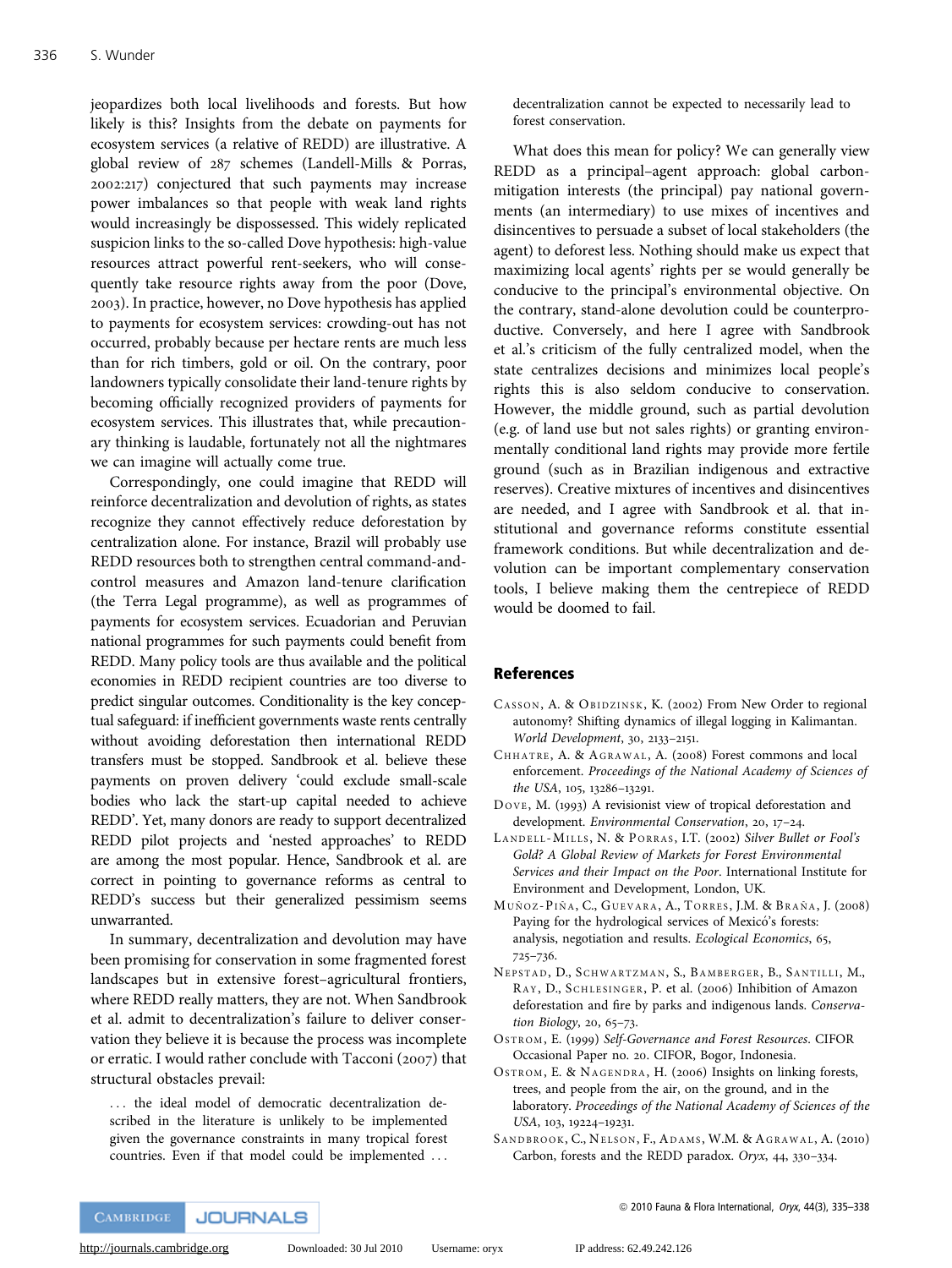SOARES-FILHO, B., MOUTINHO, P., NEPSTAD, D., ANDERSON, A., R ODRIGUES , H., GARCIA, R. et al. (2010) Role of Brazilian Amazon protected areas in climate change mitigation. Proceedings of the National Academy of Sciences of the USA, doi 10.1073/ pnas.0913048107

- TACCONI, L. (2007) Decentralization, forests, and livelihoods: theory and narrative. Global Environmental Change, 17, 338– 348.
- TONI, F. & KAIMOWITZ, D. (eds) (2003) Municípios e gestão florestal na Amazônia. AS Editores, Natal, Brazil.

### Governance and REDD: a reply to Wunder

### Arun Agrawal , F red Nelson, William M. Adams and Chris Sandbrook

 $\mathcal T$ e welcome Wunder's (2010) response to our article (Sandbrook et al., 2010). Both contributions agree that too little attention has been devoted in international negotiations and discussions to the design and governance aspects of effective, efficient and equitable mechanisms for reducing emissions from deforestation and forest degradation (REDD). Such attention is urgently needed and some devolution, in the form of conditional rights to local communities and authorities, is better than centralized governance or complete devolution. Wunder also agrees with us that decentralization policies have been prompted by reactions against near-complete centralized control exercised by governments who have expropriated forests from people. But few governments, if any, have given up control over forests entirely. As Wunder recognizes, decentralization has typically been incomplete, even when its implementation is tested against the letter of adopted laws and policies (Ribot et al., 2006). We do not argue for complete decentralization (as Wunder believes we do) so much as urge caution against the risk that REDD interventions will reverse decentralization.

Wunder questions the extent to which existing studies of decentralization that point to the positive effects of securing local rights over forests, in particular studies produced by the International Forestry Resources and Institutions (IFRI) research programme, are relevant to the extensive agriculture/forest frontier. Here we disagree. The IFRI research programme provides perhaps the only systematically collected social, ecological and institutional data on local forest use and governance from across multiple country contexts. Its findings are essential to any understanding of forest governance. In showing that local institutions can be effective against deforestation even in contexts that are characterized by high population and market pressures for subsistence forest products, IFRI studies point to the potential benefits such institutions can create for improved forest outcomes on the extensive

ARUN AGRAWAL School of Natural Resources and Environment, University of Michigan, Ann Arbor, Michigan, USA

FRED NELSON Maliasili Initiatives Ltd, Arusha, Tanzania

WILLIAM M. ADAMS and CHRIS SANDBROOK (Corresponding author) Department of Geography, University of Cambridge, Cambridge, CB2 3EN, UK. E-mail cgsandbrook@gmail.com

forest margin where both these pressures are often attenuated. The key point is that attempts to reverse deforestation on the extensive forest frontier need macro-policy reforms but that such reforms can be strengthened if policy makers also attend to micro-level forest governance by creating strong local forest management institutions.

Wunder's suggestion that 'REDD will reinforce decentralization and devolution of rights, as states recognize they cannot effectively reduce deforestation by centralization alone,' is mostly the expression of a hope, and concedes one of our major points. The idea that REDD will reinforce decentralization is contradicted by evidence from many countries. It is no accident that 85% of forests are under formal government ownership (White & Martin, 2002). Groups and individuals that comprise governing regimes have only conceded control over forest lands when pushed to do so by internal or external political or fiscal pressures. In eight of Africa's most-forested countries 98% of all forests are still formally owned by central governments, a situation that is hard to defend on grounds of technical efficiency, conservation or livelihoods (RRI, 2009).There is ample evidence that increasing natural resource values in African countries leads to politically-motivated recentralization over resources at the expense of those wider interests (Nelson & Agrawal, 2008). Greater efficiency, by itself, is seldom the raison d'etre of government policies: governments seldom go out of business because they are inefficient.

Past experience of payment for ecosystem services projects is inadequate for thinking about how governments will alter existing forest governance strategies and policies. The available evidence is limited and Wunder (2010) does not provide much additional support for the proposition that payment for ecosystem services contributes to decentralization, or at least does not create incentives for recentralization. Importantly, revenues through potential REDD payments are astronomically larger than for existing payment for ecosystem services projects. When anticipated REDD payments exceed the budget of a government forestry department (as is the case, for example, for Indonesia and Guyana), and subsequent tranches depend on delivering improvements, it is highly unlikely that forestry agencies will risk such payments by depending on a multitude of third parties.

ª 2010 Fauna & Flora International, Oryx, 44(3), 335–338 doi:10.1017/S0030605310000700

[http://journals.cambridge.org](http://www.journals.cambridge.org) Downloaded: 30 Jul 2010 Username: oryx IP address: 62.49.242.126